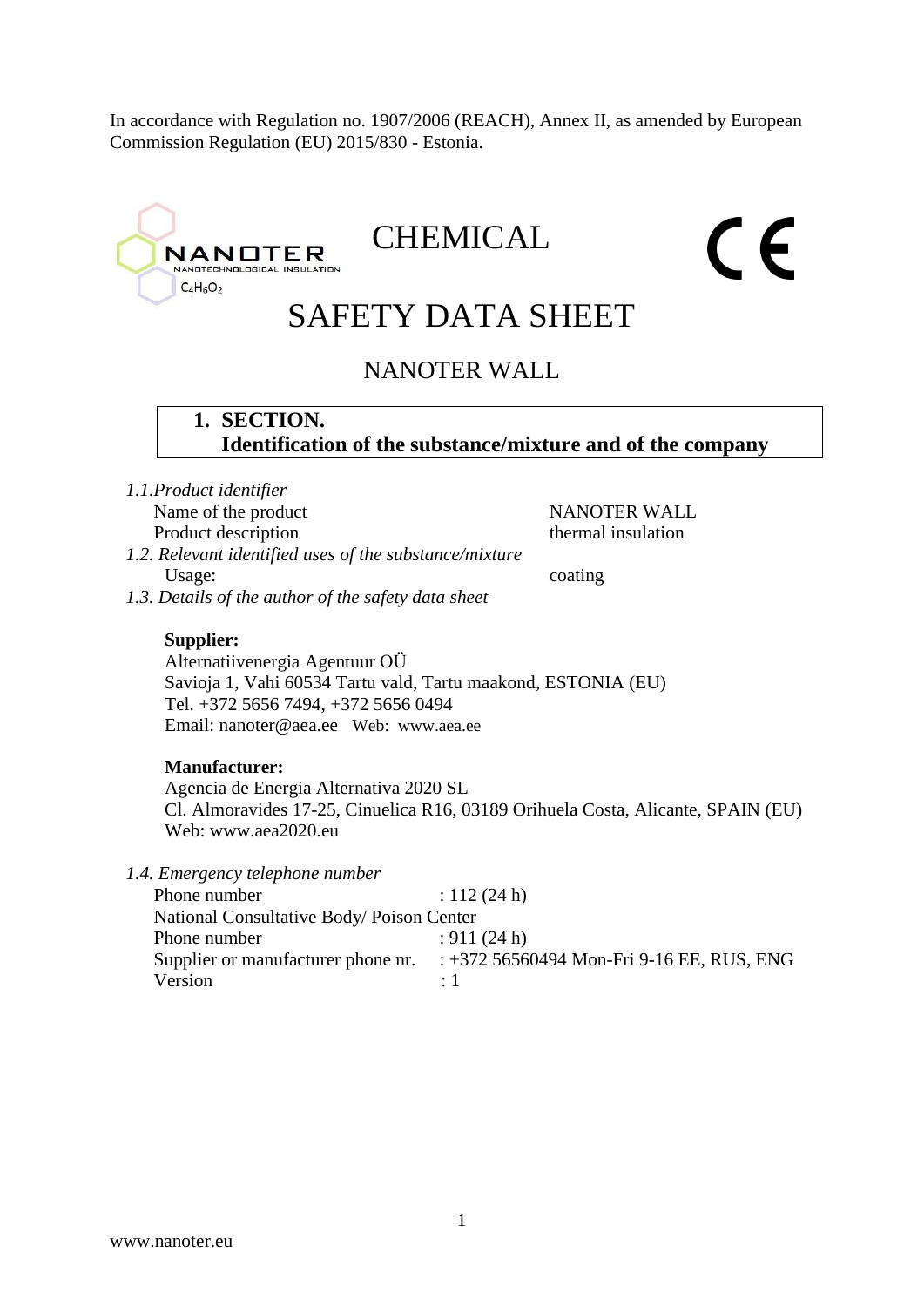# **2. SECTION. Hazard identification**

| 2.1. Classification of the substance/mixture                                                              |                                                                                 |                                                                                     |  |  |
|-----------------------------------------------------------------------------------------------------------|---------------------------------------------------------------------------------|-------------------------------------------------------------------------------------|--|--|
| Product definition                                                                                        |                                                                                 | : mixture                                                                           |  |  |
| 3                                                                                                         |                                                                                 | Classification according to Regulation (EC) No. 1272/2008 (CLP / GHS) - see Section |  |  |
| Ingredients of unknown toxicity                                                                           |                                                                                 | $:0\%$                                                                              |  |  |
| Ingredients of unknown ecotoxicity                                                                        |                                                                                 | $:0\%$                                                                              |  |  |
| 2.2. Labeling elements                                                                                    |                                                                                 |                                                                                     |  |  |
| Hazard pictograms:<br>GHS07 Hazard category 4, oral and dermal, by inhalation                             |                                                                                 |                                                                                     |  |  |
|                                                                                                           | GHS08 health hazard                                                             |                                                                                     |  |  |
|                                                                                                           | GHS09 Harmful to aquatic life                                                   |                                                                                     |  |  |
| Hazard statements:                                                                                        | H302 Harmful if swallowed                                                       |                                                                                     |  |  |
| H312 Harmful in contact with skin                                                                         |                                                                                 |                                                                                     |  |  |
|                                                                                                           | H315 Causes skin irritation                                                     |                                                                                     |  |  |
|                                                                                                           | H332 Harmful by inhalation                                                      |                                                                                     |  |  |
|                                                                                                           | H335 May cause respiratory irritation                                           |                                                                                     |  |  |
|                                                                                                           |                                                                                 | H372 Causes damage to organs through prolonged or repeated                          |  |  |
|                                                                                                           | exposure                                                                        |                                                                                     |  |  |
|                                                                                                           | H410 Very toxic to aquatic life with long-lasting effects                       |                                                                                     |  |  |
| Precautionary statements                                                                                  |                                                                                 |                                                                                     |  |  |
| General:<br>P102 Keep out of the reach of children.<br>P101 If medical advice is needed, have the product |                                                                                 |                                                                                     |  |  |
|                                                                                                           |                                                                                 |                                                                                     |  |  |
|                                                                                                           | container/label at hand.                                                        |                                                                                     |  |  |
|                                                                                                           | P103 Read label before use.                                                     |                                                                                     |  |  |
| Prevention:                                                                                               | P260 Do not breathe dust/fume/gas/mist/vapors/spray.                            |                                                                                     |  |  |
|                                                                                                           | P262 Avoid contact with eyes, skin, and clothing.                               |                                                                                     |  |  |
|                                                                                                           | P273 Avoid release to the environment.                                          |                                                                                     |  |  |
|                                                                                                           | P280 Wear protective gloves/protective clothing/eye                             |                                                                                     |  |  |
|                                                                                                           | protection/face protection.                                                     |                                                                                     |  |  |
| Response:                                                                                                 | P301 If swallowed, rinse mouth and seek medical advice                          |                                                                                     |  |  |
|                                                                                                           | immediately.                                                                    |                                                                                     |  |  |
|                                                                                                           | ambulance.                                                                      | P304 If inhaled, go to fresh air; if breathing is difficult, call an                |  |  |
|                                                                                                           |                                                                                 | P302 + P352 In case of contact with skin, wash immediately                          |  |  |
|                                                                                                           | with plenty of soap and water.                                                  |                                                                                     |  |  |
|                                                                                                           |                                                                                 | $P305 + P351$ In case of contact with eyes, rinse immediately for                   |  |  |
|                                                                                                           | several minutes gently with water.                                              |                                                                                     |  |  |
|                                                                                                           |                                                                                 | P312 Contact Poison Center or physician if you feel unwell.                         |  |  |
| Storage:                                                                                                  | P404 Store in a closed container.                                               |                                                                                     |  |  |
| P410 Protect from sunlight.                                                                               |                                                                                 |                                                                                     |  |  |
|                                                                                                           | P411 Store at $+5$ °C $+45$ °C.                                                 |                                                                                     |  |  |
| Disposal:                                                                                                 |                                                                                 | P501 Dispose of contents/container in accordance with local                         |  |  |
|                                                                                                           | regulations.                                                                    |                                                                                     |  |  |
| Safety precautions:                                                                                       |                                                                                 | SP 1 Do not allow the product or its packaging to enter water.                      |  |  |
|                                                                                                           | Hazardous ingredients: titanium dioxide, zinc phosphate, polyethylene wax.      |                                                                                     |  |  |
|                                                                                                           | Annex XVII - restrictions on the manufacture, placing on the market, and use of |                                                                                     |  |  |

certain dangerous substances, mixtures, and products: not applicable

### *2.3.Other hazards*

Other hazards that are not indicated in the classification: not known.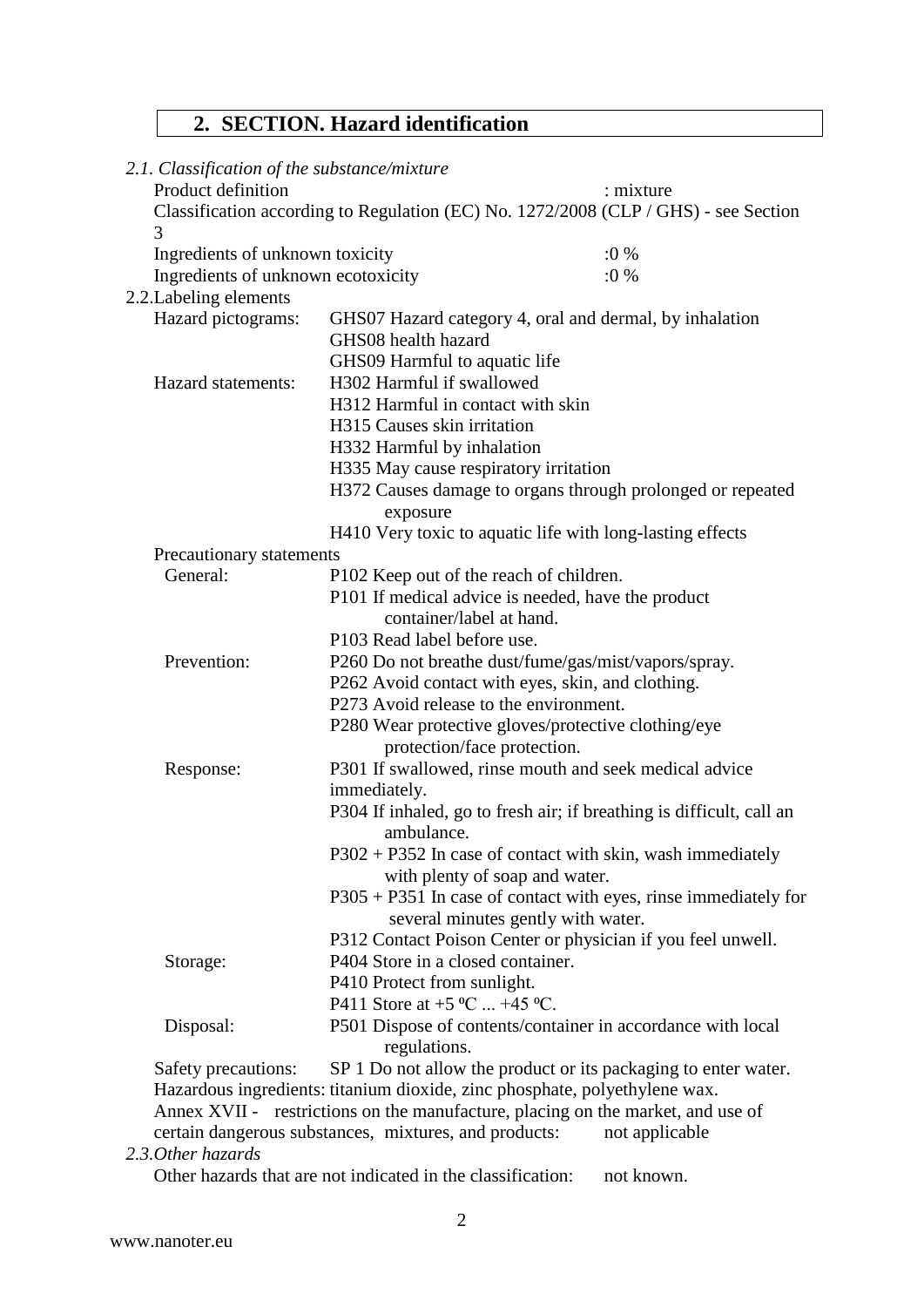## **3. SECTION. Composition/information on ingredients**

3.1. Substances:

Not applicable.

3.2. Mixtures

Chemical description: a mixture consisting of a base material, fillers and binders, technological auxiliaries and pigments.

Components: according to Annex II to Regulation (EC) No 1907/2006 (point 3), the product contains:

| Name of the ingredient         | EC No/CAS         | $\%$           | Regulation 1272/2008                                            | <b>Notes</b> |
|--------------------------------|-------------------|----------------|-----------------------------------------------------------------|--------------|
|                                | code              |                | CLP)                                                            |              |
| water-based acrylic dispersion |                   | 15             | CLP does not classify                                           |              |
| styrene-acrylic copolymer      | 910-92-8          | 45             | not classified                                                  | C            |
| dispersion                     |                   |                |                                                                 |              |
| hydroxyethylcellulose          | $9004 - 60 - 0$   | $\leq$ 1       | Acute Tox 4: H302, Acute Tox 4:                                 |              |
|                                |                   |                | H312, Skin Irrit 2: H315, Acute Tox<br>4: H332, STOT SE 3: H335 |              |
| titanium dioxide               | 13463-67-7        | $\leq$ 1       | Acute Tox 4: H302, Acute Tox 4:                                 |              |
|                                |                   |                | H332; STOT SE 3: H372; Aquatic<br>Chronic 4: H413               |              |
| zinc phosphate                 | 7779-90-0         | $\leq$ 1       | Aquatic Chronic 1: H410                                         |              |
| texanol                        | $-25265 - 77 - 4$ | 2              | not classified                                                  |              |
| propylene glycol               | $57 - 55 - 6$     | 2              | not classified                                                  |              |
| polyethylene wax               | 9002-88-4         | $\overline{4}$ | STOT SE 3: H335, Aquatic                                        |              |
|                                |                   |                | Chronic 4: H413                                                 |              |
| sodium polymethaphosphate      | 10124-56-8        | $\leq$ 1       | not classified                                                  |              |

C - polymerization takes place after coating.



Hazard pictograms:

There are no ingredients which, on the basis of the information available to the manufacturer and at the concentrations used, are classified as hazardous to health or the environment, have PBT or vPvB or for which an occupational exposure limit has been established and therefore need to be addressed.

Available occupational exposure limits are listed in SECTION 8. The notes are described according to Annex VI, 1272/2008/EC.

## **4. SECTION. First aid measures**

*4.1.Description of first aid measures.*

General: always consult the family physician if in doubt and symptoms related to the use of the product persist; bring the product label or safety data sheet with you.

In case of contact with eyes: remove contact lenses, if present;

wash open eyes immediately with plenty of lukewarm water for at least 15 minutes;

seek medical attention immediately if symptoms occur.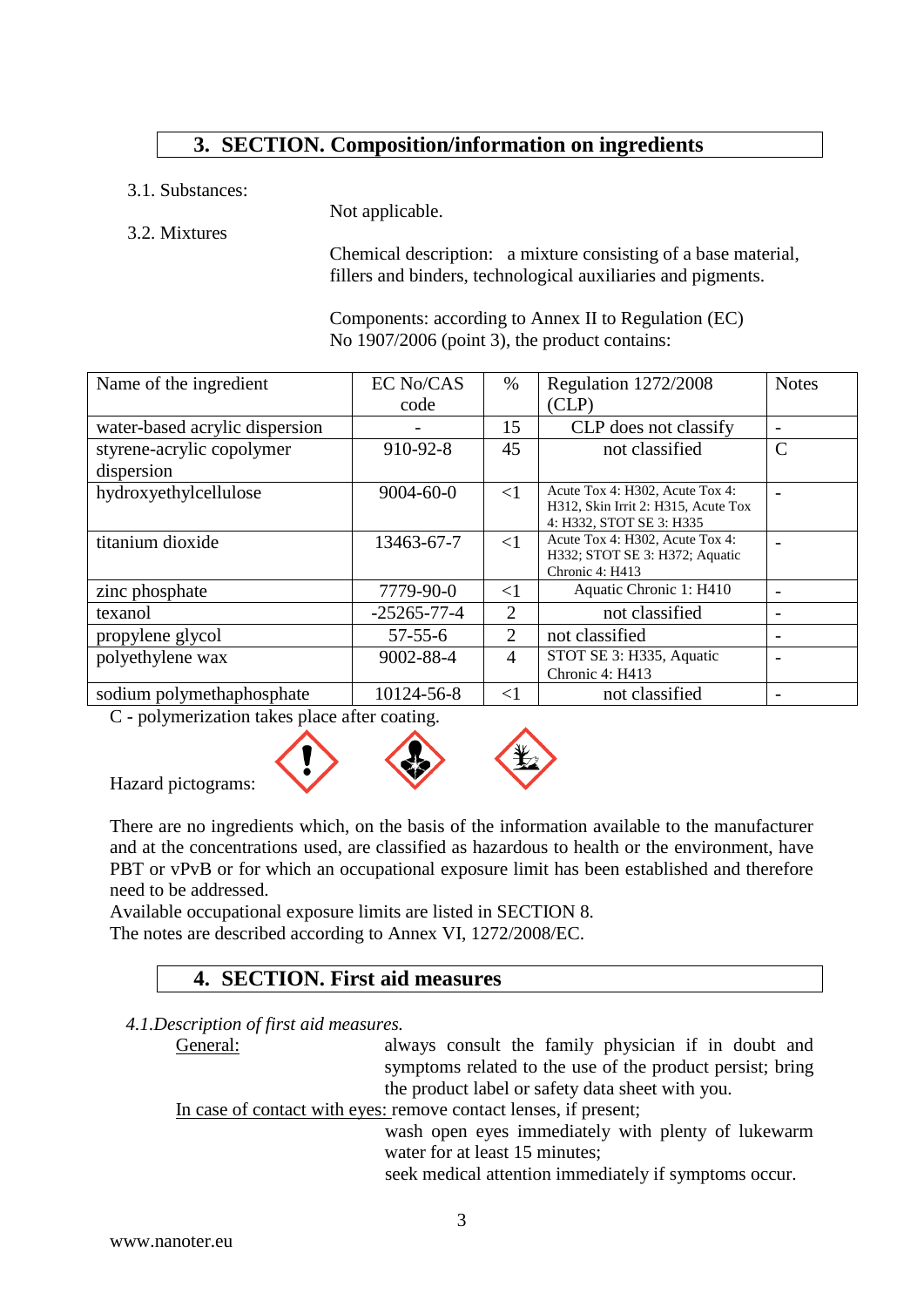| On inhalation:                      | go (by yourself or with the help of others) to fresh air;<br>keep the victim warm and lying down;<br>call an ambulance immediately in case of breathing<br>difficulties;<br>if possible, provide qualified assistance on the spot until<br>the ambulance arrives. |
|-------------------------------------|-------------------------------------------------------------------------------------------------------------------------------------------------------------------------------------------------------------------------------------------------------------------|
|                                     | In case of contact with skin: remove contaminated clothing and shoes;                                                                                                                                                                                             |
|                                     | wash exposed areas with plenty of soap and water or                                                                                                                                                                                                               |
|                                     | skin cleanser, DO NOT use solvents and thinners; seek                                                                                                                                                                                                             |
|                                     | medical attention immediately if symptoms occur.                                                                                                                                                                                                                  |
| On swallowing:                      | rinse mouth with plenty of water;                                                                                                                                                                                                                                 |
|                                     | move to fresh air and take a position that allows to                                                                                                                                                                                                              |
|                                     | breathe easily;                                                                                                                                                                                                                                                   |
|                                     | call an ambulance immediately in case of breathing<br>difficulties;                                                                                                                                                                                               |
|                                     | if possible, provide qualified assistance on the spot until                                                                                                                                                                                                       |
|                                     | the ambulance arrives; DO NOT induce vomiting;                                                                                                                                                                                                                    |
|                                     | even in milder cases, consult a doctor immediately.                                                                                                                                                                                                               |
|                                     | 4.2. Most important symptoms and effects, both acute and delayed:                                                                                                                                                                                                 |
|                                     | may cause damage to organs through prolonged or repeated exposure;                                                                                                                                                                                                |
| causes skin irritation              |                                                                                                                                                                                                                                                                   |
| causes eye irritation               |                                                                                                                                                                                                                                                                   |
| may cause an allergic skin reaction |                                                                                                                                                                                                                                                                   |

See SECTION 11 for more detailed information on health effects and symptoms.

*4.3. Indication of necessity of any immediate medical attention and special medical* 

#### *treatment*

| treat according to symptoms, consult a poison control |
|-------------------------------------------------------|
| specialist if a large amount ingested or inhaled.     |
| not applied.                                          |
|                                                       |

## **5. SECTION. Fire-fighting measures**

Class C, the product does not ignite or burn.

#### **6. SECTION. Measures in case of accidental release**

*6.1.Personal precautions, protective equipment and emergency procedures:*

adequate ventilation required;

avoid inhalation of mist clouds from spraying;

avoid contact with skin and eyes.

See SECTION 8 for information on appropriate personal protective equipment.

*6.2.Environmental protection measures:*

dangerous for the aquatic environment.

The product should not be allowed to enter sewerages or waterbodies. Inform respective authorities in case of seepage into sewerages or water bodies.

*6.3.Methods and material for containment and cleaning up:*

when pouring from the bowl, use a bath to prevent getting on the surface; collect and dispose of waste according to the requirements of the country of location (see SECTION 13).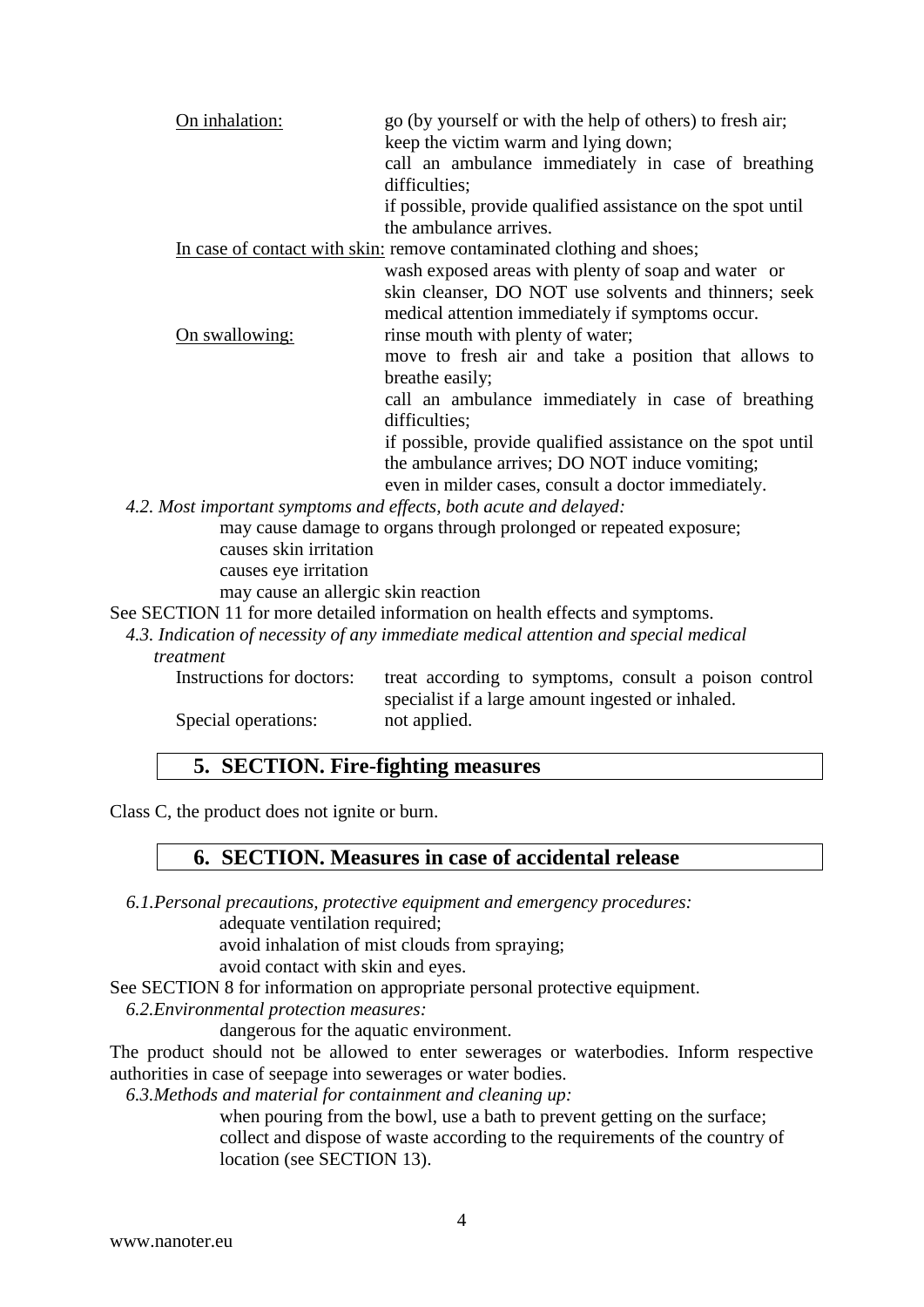## **7. protective equipment. Handling and storage**

The information in this section includes general tips and guidelines. SECTION 1 The list of uses must examine any available information on the specific use provided by the exposure scenario(s).

*7.1.Precautions for safe handling:*

when working indoors, the room must be ventilated; wear appropriate personal protective equipment (see SECTION 8); avoid contact with skin and eyes, avoid ingestion and inhalation; eating, drinking, and smoking should be prohibited in areas where the product is handled, stored, and processed; wash hands after handling the product; prevent the product from being released into the environment. *7.2.Conditions for safe storage, including unsuitable storage conditions:* store at a temperature of  $+5\,^{\circ}\text{C}$  ... + 45 °C, in a dry environment; protect from sunlight; the package is closed, in an upright position; see package for shelf life.

7.3.*Specific use(s):* not applicable

### **8. Protective equipment. Exposure controls and personal protection**

The information in this section includes general tips and guidelines. The information provided is based on the usual intended uses of the product.

#### *8.1.Control parameters*

Occupational exposure limits (Government of the Republic Regulation No 84 10.10.2019. In Annex) : not determined

Recommended monitoring procedures.

If the product contains ingredients with exposure limits, personal, workplace atmosphere, or biological monitoring may be required to determine the effectiveness of the ventilation or other control methods and /or the necessity to use respiratory protective equipment. Reference should be made to the following supervisory standards, such as: European Standard EN 689 (Workplace exposure. Measurement of exposure by inhalation to chemical agents - Strategy for testing compliance with occupational exposure limit values) or European Standard EN 14042 (Workplace atmospheres. Guide for the application and use of procedures for the assessment of exposure to chemical and biological agents) or European Standard EN 482 (Workplace exposure. General requirements for the performance of procedures for the measurement of chemical agents) A reference to the national guidance documents of the country of location on methods for the determination of dangerous substances is also required.

DNELs/DMELs : not available PNECs : not available

*8.2. Exposure controls*

\* Appropriate technical inspection.

Ensure adequate ventilation. If reasonably practicable, this should be achieved by local extraction and good general extraction. If they are not sufficient to keep the concentration of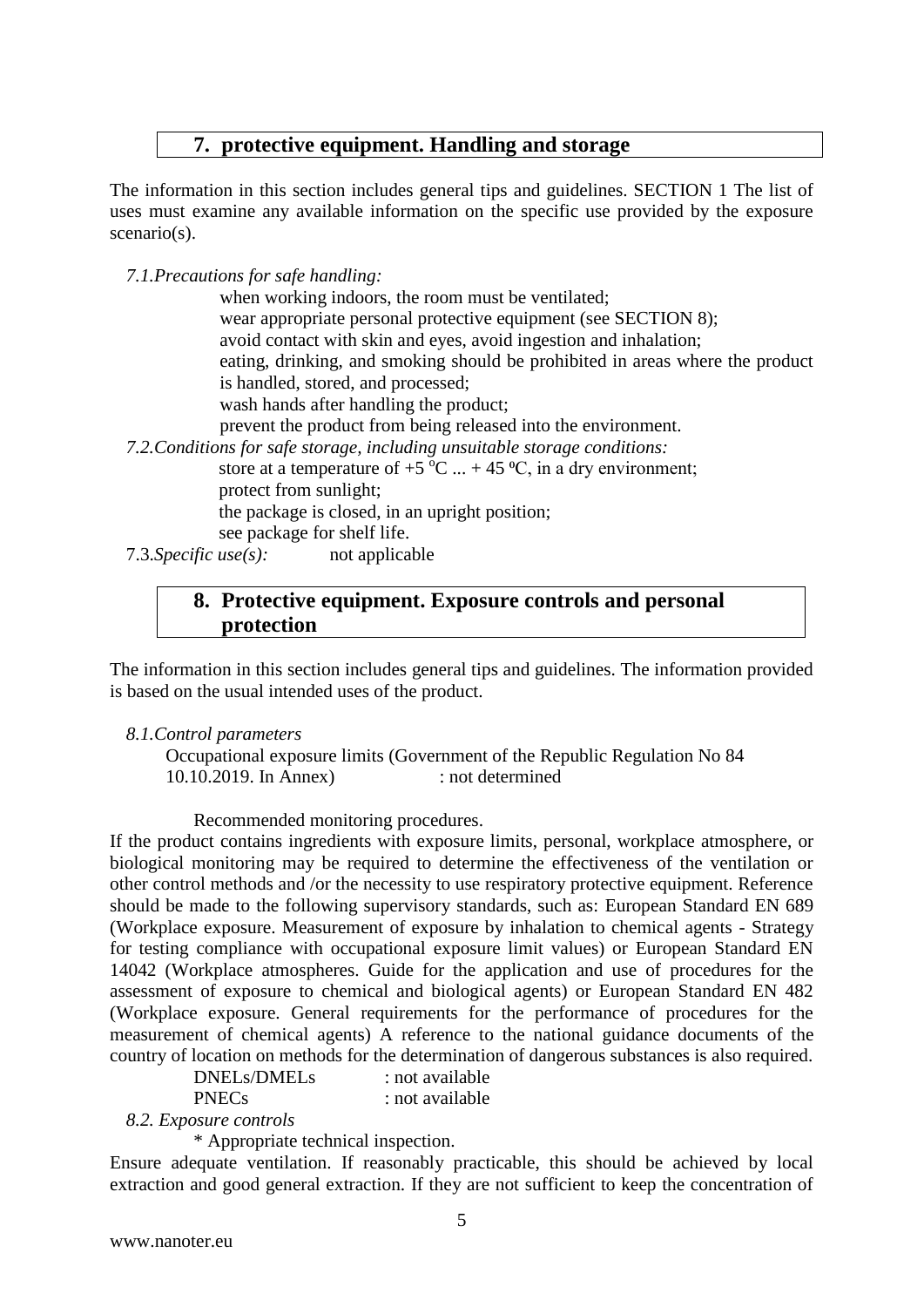particles and/or solvent vapors below the occupational exposure limit, suitable respiratory protection must be worn.

\* Personal protection measures.

Hygiene measures.

Wash hands, forearms and face thoroughly after handling chemical products, before eating, smoking and using the lavatory and at the end of the working day. Appropriate techniques must be used to remove potentially contaminated clothing. Wash contaminated clothing before reuse. Ensure that eyewash bottles and emergency showers are close to the workplace.

#### Eye/face protection.

Use eye protection designed to protect against aerosol splashes.

#### \*Skin protection

#### Hand protection.

No glove provides unlimited protection against any chemical or combination of chemicals. The breakthrough time must be longer than the end-use time of the product. The instructions provided by the glove manufacturer must be followed. Gloves should be replaced regularly and even if the glove material shows signs of damage. Always make sure that the gloves are free from defects and that they are stored and used correctly. The properties and effectiveness of gloves may be reduced by physical/chemical damage and poor maintenance. Barrier creams may help to protect areas of skin contact but should not be used if skin contact has already taken place.

Body protection.

Use certified work clothing that is suitable for, among other things, the environment in which the product is used.

\*Respiratory protection.

If workers are exposed to concentrations above the exposure limit, they must use appropriate, certified respirators.

\* Environmental exposure controls.

Do not allow to enter sewages or waterbodies.

*8.3. Personal protective equipment*

Use chemical resistant gloves in accordance with EN 374. Recommended gloves: Viton ® or Nitrile with a minimum breakthrough time of: 480 minutes. In case of possible prolonged or repeated contact, it is recommended to use gloves of protection class 6 (breakthrough time according to EN 374 exceeds 480 minutes). For short-term expected contact only, it is recommended to use protection class 2 or higher (breakthrough time according to EN 374 greater than 30 minutes). NOTE: All relevant factors must be considered when selecting a glove for the specific application and time of use at the workplace, including: other chemicals considered, physical requirements (cut/puncture resistance, flexibility), possible user reactions to glove materials, and instructions/specifications provided by the glove supplier. The user must check that the final choice of type of glove selected for handling of the product is the most appropriate and takes into account the particular conditions of use, as included in the user's risk assessment.

Appropriate footwear and additional skin protection equipment should be selected based on the task being performed and the risks involved and should be approved by a specialist before handling this product.

Harmful dust may be released when sanding the coating. Prefer wet sanding. Respiratory protection in case of particle formation (particle filter EN 143 type P2) Respiratory protection in case of spray mist (half mask with filter A2-P2 at concentrations up to 0.5% by volume).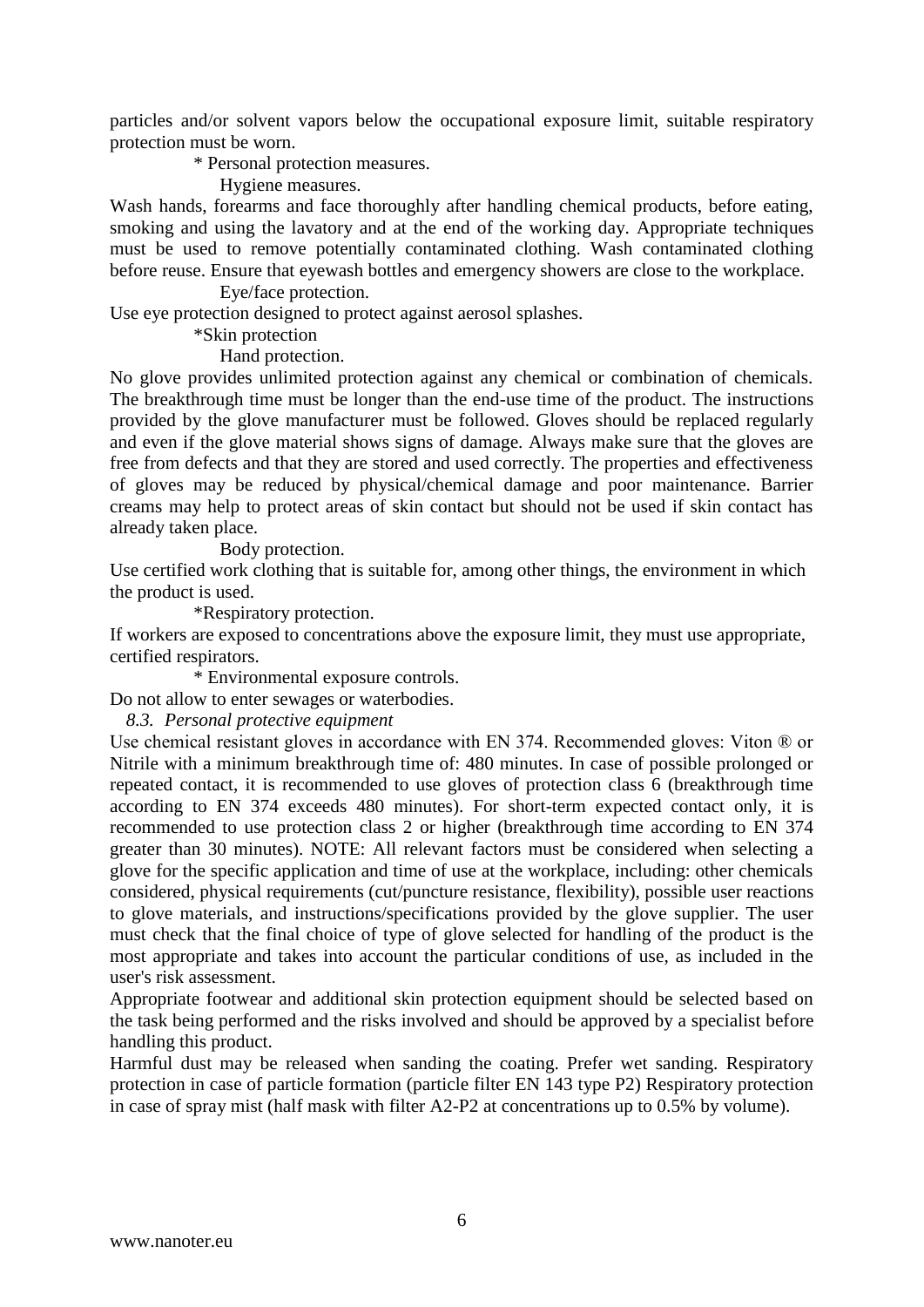## **9. Protective equipment. Physical and chemical properties**

#### *8.2.Information on basic physical and chemical properties*

| physical state                          | : homogeneous liquid mass                       |
|-----------------------------------------|-------------------------------------------------|
|                                         | white, tinted (RAL) in light tones              |
| gloss                                   | : semi-matt                                     |
| odor                                    | : odorless                                      |
| odor threshold                          | : not relevant for the hazard assessment        |
| pH                                      | : not relevant for the hazard assessment        |
| relative density                        | : 0,55-0,64 $\text{g/m}^3$                      |
| specific thermal conductivity $\lambda$ | : $0,0012$ W/m*K                                |
| viscosity (Brookfield, LV4 50rpm)       | : 20,000 to 29,000 mPa $*$ s                    |
| tack (on concrete)                      | $: 1,1$ Mpa                                     |
| relative elongation                     | : not specified                                 |
| volatile organic                        |                                                 |
| compounds (VOC)                         | : max $0.5$ g/l                                 |
| melting/freezing point                  | : not specified                                 |
| boiling point/boiling range             | : not specified                                 |
| flash point                             | : not specified                                 |
| flammability                            | : does not ignite                               |
| reflectivity                            | : up to 95% (by different spectra $70 - 95\%$ ) |
| temperature resistance                  | : -60 °C to +150 °C (short-term 200 °C)         |
| evaporation rate                        | : not specified                                 |
| vapor permeability $\delta$             | : $2*10^{-12}$ kg/(Pa·m·s)                      |
| vapor density                           | : not specified                                 |
| water resistance (absorbency)           | : not specified                                 |
| solubility                              | : soluble in water                              |
| decomposition temperature               | : not relevant for the hazard assessment        |
| explosiveness                           | : not explosive                                 |
| oxidizability                           | : not specified                                 |
| 8.3. Other information                  |                                                 |
| None.                                   |                                                 |

## **9. Protective equipment. Stability and reactivity**

*9.1.Reactivity*

Polymerization after use of the product during the drying process. After drying, there is no reactivity with chemical compounds. The properties of the product to repel biological organisms preserve.

- *9.2.Chemical stability* Persistent
- *9.3.Possibility of hazardous reactions* None.
- *9.4.Conditions to avoid*

Temperatures below -60  $\rm{^oC}$  and above +150  $\rm{^oC}$  (short-term 200  $\rm{^oC}$ )

*9.5.Incompatible materials*

Unknown.

.

*9.6.Hazardous decomposition products* None.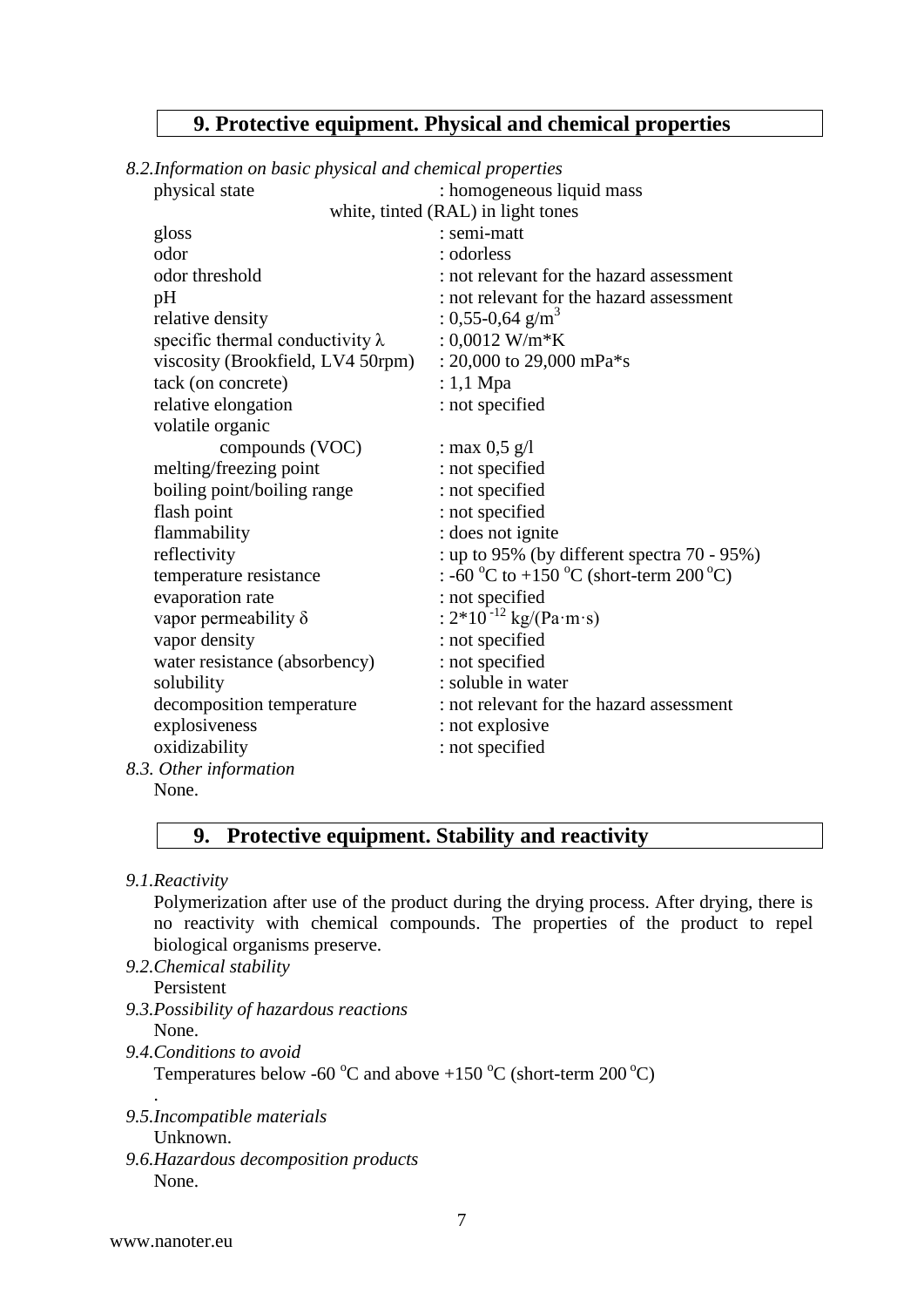At higher temperatures above 150  $\degree$ C, water vapor is released, CO and CO<sub>2</sub> can be released within a certain temperature range.

## **10. Protective equipment. Toxicity information**

The product is not toxic.

The mixture has been assessed according to EC 1272/2008 and is not classified as hazardous. See SECTIONS 2 and 3 for details.

NB! Warnings on use of the solvent

Exposure to solvent vapors in concentrations exceeding the occupational exposure limits may cause irreversible health effects such as mucosal and respiratory tract irritation, as well as irreversible effects on the kidneys, liver, and central nervous system. Symptoms and signs include headache, dizziness, fatigue, muscle weakness, drowsiness, and, in extreme cases, loss of consciousness. Upon absorption through the skin, solvents may cause some of the effects listed above. Repeated or prolonged contact with this mixture may cause defatting of the skin, resulting in non-allergic contact dermatitis and absorption through the skin. If splashed in the eye, the liquid may cause irritation and reversible damage. Ingestion may cause nausea, diarrhea, and vomiting. Where known, this shall take into account delayed and immediate effects as well as chronic effects of the components from short-term and long-term oral, inhalation, and dermal exposure and eye contact.

*10.1.Information on toxicological effects*

| : not classified |
|------------------|
| : not classified |
| : not classified |
| : class 4        |
| : not classified |
| : not classified |
| : not classified |
|                  |
| : not classified |
|                  |
| : not classified |
| : not classified |
| : not classified |
|                  |

## **11. Protective equipment. Ecological information**

The product should not be allowed to enter sewerages or waterbodies. Hazardous to aquatic life with long lasting effects.

The product has been assessed following the EC Regulation 1272/2008 and is classified for ecotoxicological properties. See SECTIONS 2 and 3 for details.

| 11.1. Toxicity                      | : not classified                                                                             |
|-------------------------------------|----------------------------------------------------------------------------------------------|
| 11.2. Persistence and degradability | : not available                                                                              |
| 11.3. Bioaccumulation               | : not available                                                                              |
| 11.4. Mobility in soil              | : not available                                                                              |
|                                     | 11.5. Assessment of persistent, bioaccumulative, and toxic properties and of very persistent |
| and very bioaccumulative properties |                                                                                              |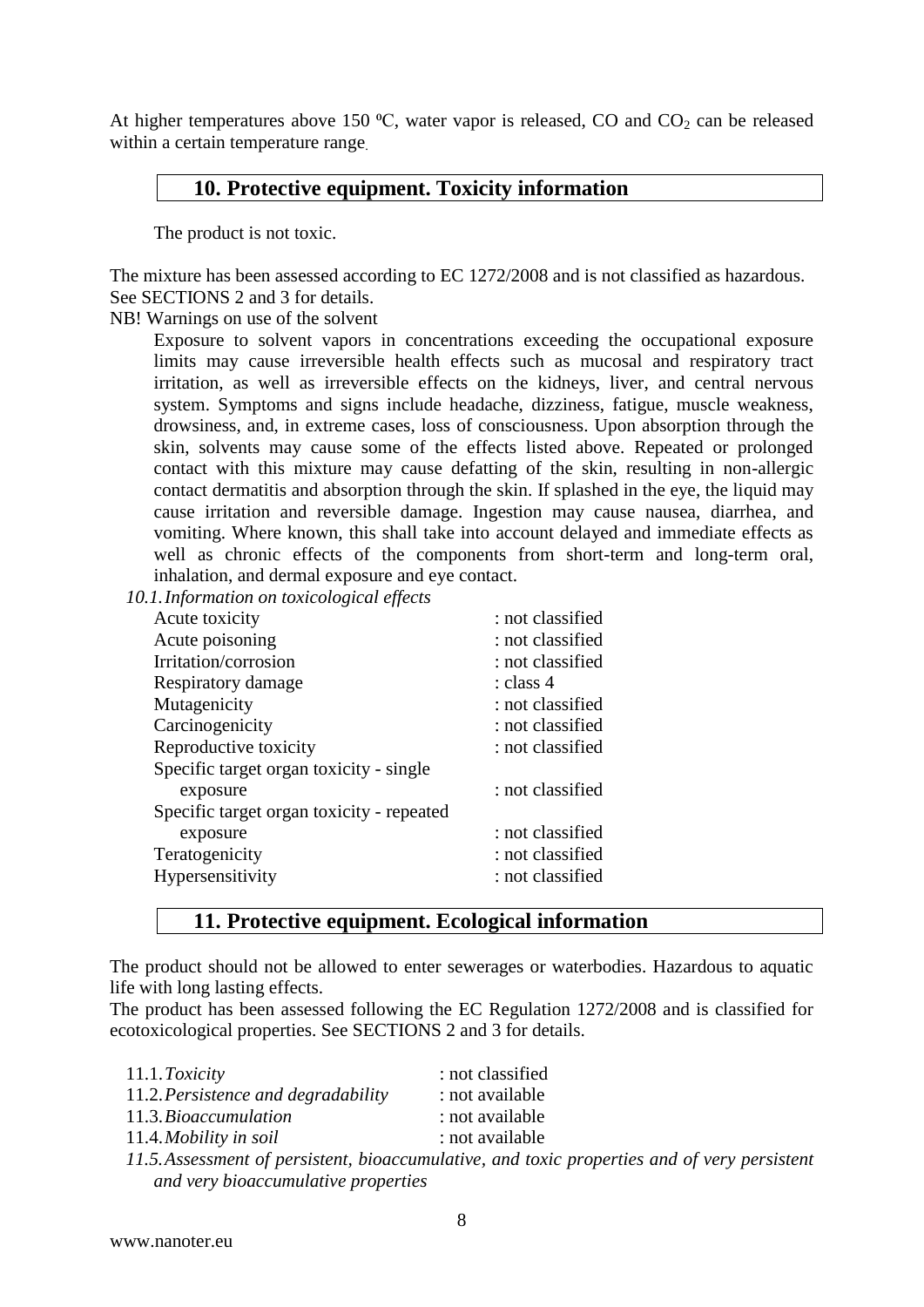| <b>PBT</b> | : not applicable |
|------------|------------------|
| vPvB       | : not applicable |

### **12. Protective equipment. Waste management**

The information in this section includes general tips and guidelines. The list of identified uses in SECTION 1 shall examine any available specific use information provided in the exposure scenario(s).

*12.1.Waste treatment methods*

Disposal methods: collect waste in a designated waste container, take to a hazardous waste collection point or hand over to a licensed company. Follow the laws of the country of location.

It is forbidden to pour the product into sewage or water bodies or into a place where it may enter water bodies.

| Waste code | Waste designation                          |
|------------|--------------------------------------------|
| 08 01 99   | Wastes not otherwise specified in coatings |

If the product is mixed with other wastes, the original waste code will not apply, and the waste organization should be contacted for further information.

Method of disposal of the package: dispose of empty containers in accordance with

regulations of the country of location.

Special precautions: not relevant for the hazard assessment.

## **13. SECTION Transport requirements**

|                                            | <b>ADR</b>     | <b>IMDG</b>    |
|--------------------------------------------|----------------|----------------|
| UN number                                  | unregulated    | unregulated    |
| UN proper shipping name                    |                |                |
| Transport hazard class                     |                |                |
| Packing group                              |                |                |
| <b>Environmental hazards</b>               | N <sub>o</sub> | No             |
| Transport in bulk according to Annex II of |                |                |
| MARPOL 73/78 and the IBC Code              | not applicable | not applicable |

Special precautions for inland transport: transport in an upright position, secured and closed, ensure that the carrier is informed in advance of any action taken in the event of an accident or product spillage.

## **14. SECTION Regulatory legislation**

*14.1.Safety, health, and environmental regulations/legislation specific for the substance or mixture EU Regulation (EC) No. 1907/2006 (REACH), 453/210/EC, 2015/830/EC* Annex XIV : none of the ingredients are listed Annex XVII (Restrictions) : not applicable Other EU legislation